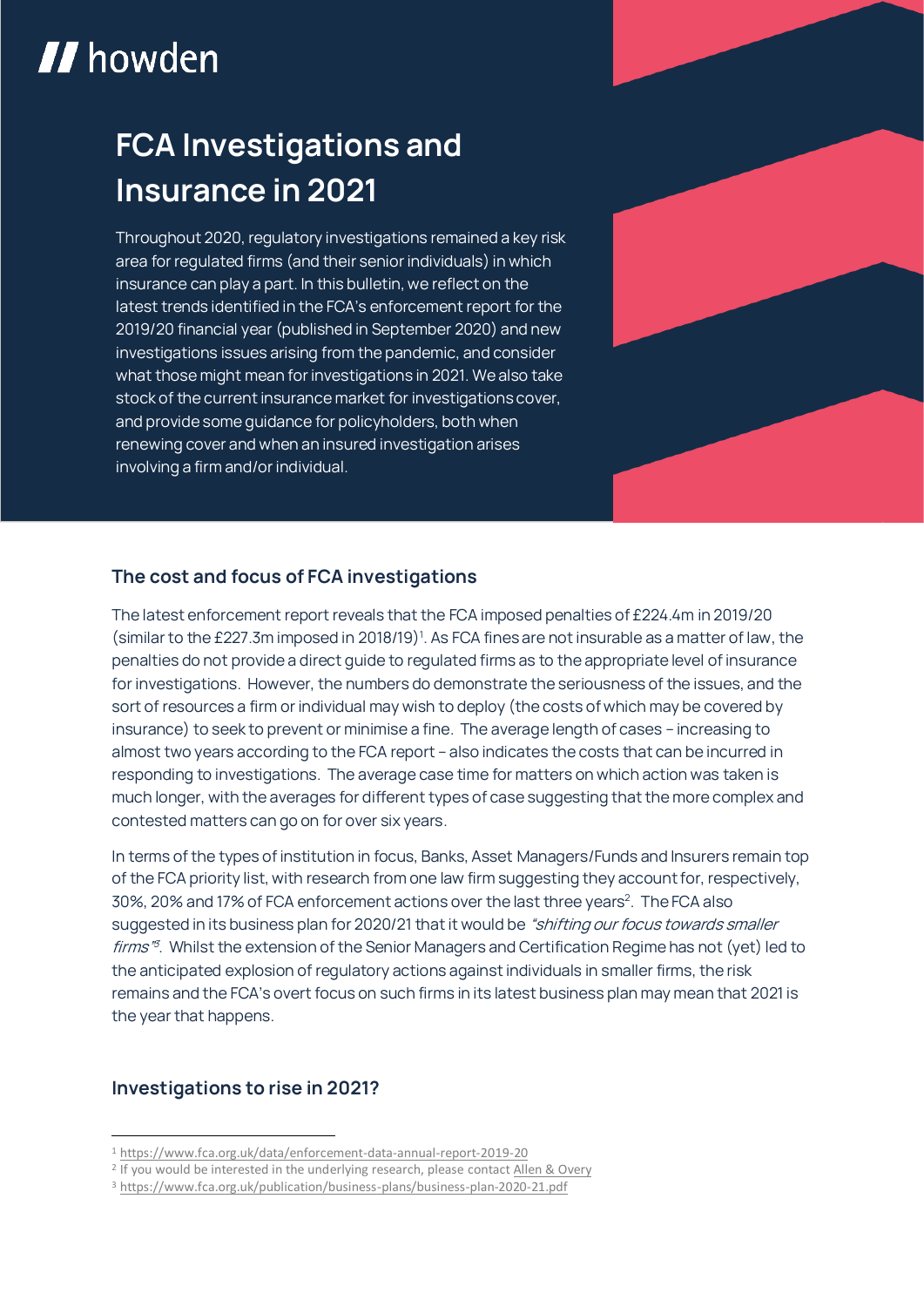

**One impact of the pandemic has been an apparent reduction both in the number of open FCA enforcement cases, and of the number of new investigations commenced. The number of enforcement actions has remained relatively stable in recent years - 647 open as at 1 April 2019 and 646 open as at 31 March 2020<sup>4</sup> . The FCA's response to a Howden freedom of information request puts the number at 576 as at 5 January 2021, and the reduction seems to have been at least partly as a result of practical difficulties with opening new investigations during periods of lockdown and work from home directives. As the UK gets back to some form of normality later in 2021, therefore, and those practical issues reduce, we anticipate an increase in new investigations.**

## **Covid related investigations**

**In addition to the areas already under scrutiny, the pandemic has created a number of other risk areas for FCA regulated firms. These could form the backdrop for regulatory investigations in 2021. Particular issues to watch include:**

- **There have been at least 47 whistle blower reports to the FCA regarding such things as a lack of PPE and failure to observe government guidance on social distancing<sup>5</sup> .**
- **The FCA has opined that working from home may increase the risk of Market Abuse and Insider Trading<sup>6</sup> , which are key areas of investigations (both for the individuals concerned, and for regulated entities required to provide oversight and controls to prevent this behaviour).**
- **The increased use of personal devices and informal applications (such as WhatsApp) for work related matters<sup>7</sup> .**
- **Compliance with document retention and confidential destruction of documents policies whilst working from home.**
- **FCA emphasis on insurer obligations to treat customers fairly in relation to travel, motor and home insurance where the risk profile and/or need may have changed as a result of coronavirus<sup>8</sup> .**
- **On 15 December 2020, the FCA announced a fine of £26m for Barclays bank entities (on top of a reported £273m in customer redress) relating to failures to treat customers fairly when they fell into arrears or faced financial difficulties. Many more consumers and business will be facing financial hardship in 2021, and so the themes from this action could emerge in future investigations<sup>9</sup> .**
- **Significant business loan schemes to help support SMEs affected by the pandemic were administered by banks (with government/taxpayer backing), resulting in lending of some £55.3bn. A National Audit Office investigation<sup>10</sup> into one such scheme highlights the risks of fraud and default. Although both were to be expected to some extent, the scale of eventual issues may call into question the approval procedures put in place by Banks.**

1

<sup>4</sup> <https://www.fca.org.uk/data/enforcement-data-annual-report-2019-20>

<sup>5</sup> <https://www.cityam.com/city-watchdog-receives-nearly-two-coronavirus-complaints-from-whistleblowers-per-week/> <sup>6</sup> <https://www.fca.org.uk/news/speeches/market-abuse-coronavirus>

<sup>7</sup> Note also the FCA recently brought its first case (albeit, unsuccessfully) for the criminal offence of destruction of documents relating to an investigation, which involved the deletion of WhatsApp records -

<https://www.fca.org.uk/news/press-releases/konstantin-vishnyak-found-not-guilty-destroying-documents> <sup>8</sup> <https://www.fca.org.uk/firms/insurance-and-coronavirus-our-expectations>

<sup>9</sup> <https://www.fca.org.uk/news/press-releases/fca-fines-barclays-treatment-customers-financial-difficulty>

<sup>10</sup> <https://www.nao.org.uk/wp-content/uploads/2020/10/Investigation-into-the-Bounce-Back-Loan-Scheme-Summary.pdf>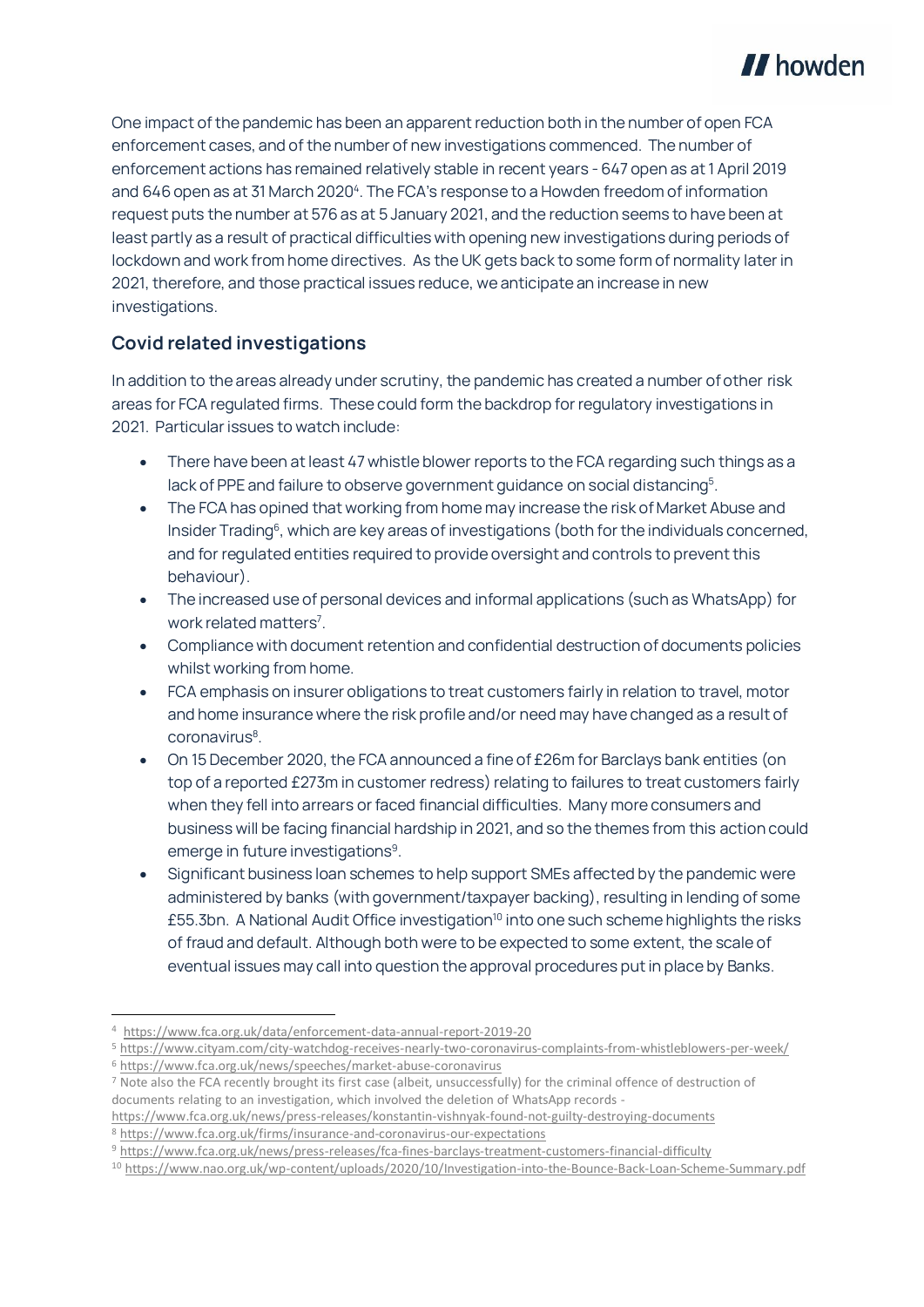

**These are all areas ripe for investigations against firms, directors and senior managers if the FCA considers there are questions to be answered.**

#### **Insurance coverage and the current market**

**It has been widely reported that the trading conditions in the insurance market are the most challenging they have been for many years (frequently referred to as a "hard market"). As the FCA (and other regulators) have become increasingly active in enforcement in recent years, investigations cover has become a key protection under PI and D&O insurance. The hardening insurance market means that, in 2021, policyholders face a reduction in that cover and/or a significant increase in its cost at a time when it may become even more crucial. Guidance for policyholders at this time includes:**

- **Ensure that you are clear on the point at which the cover triggers. Will it respond to preliminary questions and document requests from a regulator (for example) or only at the point at which a formal investigation procedure is commenced? How does the sit with your organisation's appetite for risk?**
- **Cover for the corporate entity is particularly under attack in the current insurance market. Be clear on what entity cover you have (and/or need).**
- **Consider the potential cost of an investigation as compared to the price for the cover and the excess that will apply to any matter, as well as any applicable sub-limits. As noted above, investigations can run for many years. What would it mean for your business if it had to fund the costs of responding to an investigation?**
- **Consider where coverage fits into both your Professional Indemnity and D&O programmes and ensure there are no pluggable gaps in coverage.**
- **The hard market also affects insurance claims experience. It is imperative that you notify insurers (usually via your broker) of anything triggering the policy, or that could lead to a triggering event. Investigations that are covered by the scope of the insurance often lead to disputes nonetheless as to, in particular, the fee rates of lawyers, if not notified promptly and before significant action is taken.**
- **Investigations can lead to conflicts between firms and individuals. A policy wording should make provision to deal with conflicts (e.g. by allowing separate legal representation, and allowing individuals to notify investigations to insurers). Claims should also be set up to ensure confidentiality is maintained between conflicted parties (and claims handlers at your insurance broker can assist with that).**

#### **Prevention is better than cure**

1

**Ultimately, the FCA's approach to enforcement and its key messages on priorities and themes for 2021 are designed to assist firms in avoiding regulatory action. The FCA also continues to offer guidance on how firms can ensure they make a positive contribution to the financial services market (and to customers), including a recent emphasis on a positive culture<sup>11</sup>, and operational resilience (with an FCA Policy Statement on the latter expected imminently<sup>12</sup>).**

**Insurance remains an important risk management tool for investigations, and it is inevitable that some firms (and individuals) will face enforcement action. Increases in the costof insurance and reduction in scope and availability make this a good time to ensure the coverage in place works for** 

<sup>11</sup> <https://www.fca.org.uk/news/news-stories/fca-encourages-firms-develop-purposeful-cultures>

<sup>12</sup> <https://www.fca.org.uk/publication/business-plans/business-plan-2020-21.pdf> pg. 19